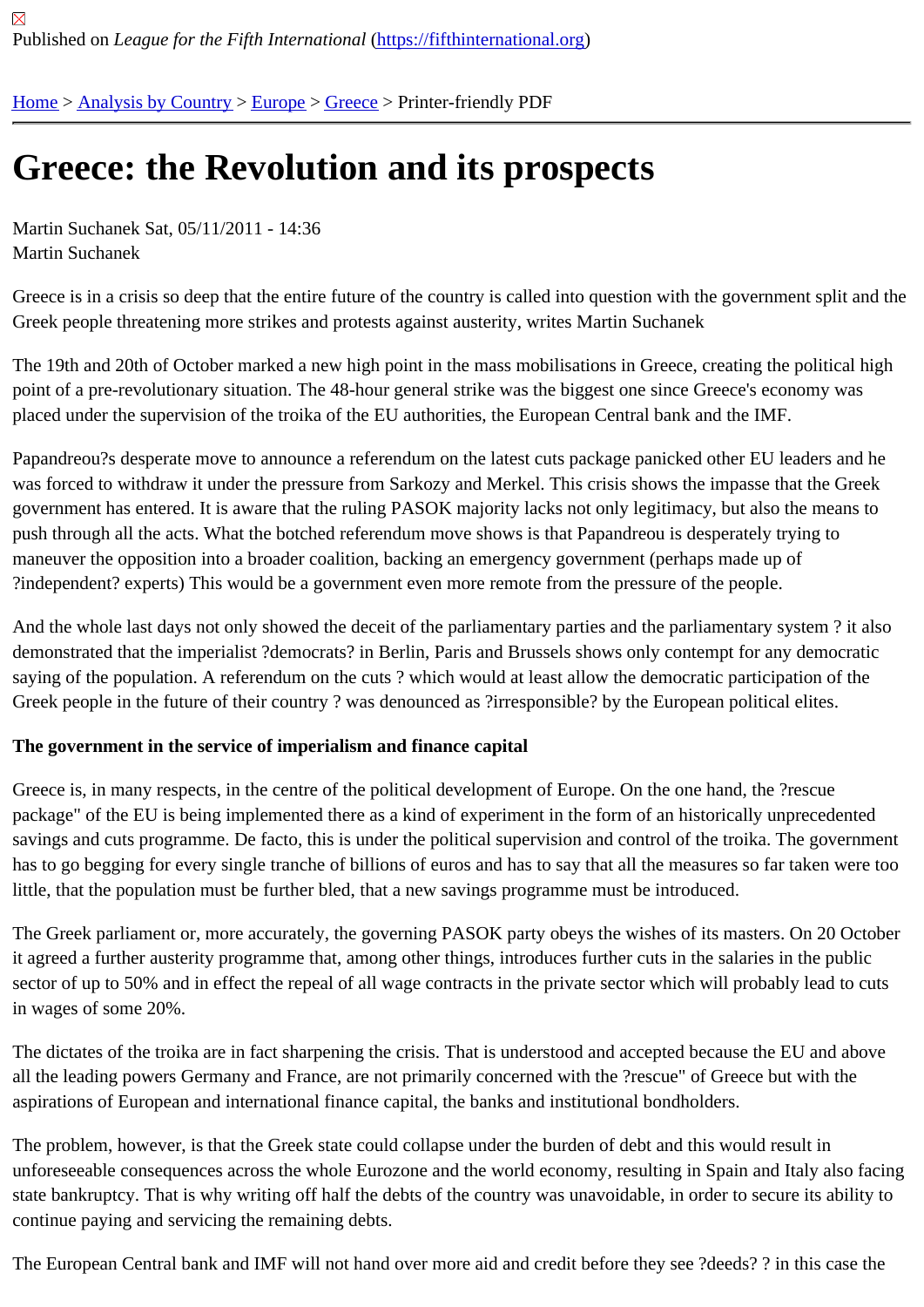implementation of the cuts package. The banks will suspend their agreement on the Greek state debt reduction, if the Greece state does not follow their imperialist masters with determination.

This ?hard course" against Greece is intended as a lesson to other governments. Portugal, Spain and Italy are to draw the conclusion that the present Euro crisis and the political crisis in the EU will be used to develop the EU into a politically more united bloc.

The harshness of the ?rescue" is not only the means by which will Greece be forced into much greater, almost colonial, dependence - it will also serve to push forward a stronger centralisation of finance policy within the EU under German-French control which will turn the EU from an alliance of states into an imperialist federal-state under German hegemony with a French ?partner"

### **Rising class struggles**

However, Greece is also in the focus of political development for another reason. The programme of the EU and the PASOK government could be shattered not only by the internal contradictions of the European states but also by mass resistance; on this front, the struggle has led to the development of an already long drawn out pre-revolutionary crisis. Since 2006/7, the country has experienced a wave of rising class struggles unprecedented in Europe: the student movement of 2006/7 with its occupations and riots even before the world economic crisis; a mass uprising of the youth in December 2008 after the murder of a 15-year-old school student Alexis Grigoropoulos by the police, mass solidarity actions and the eruption of a pre-revolutionary situation which led to the collapse of the Conservative government: new elections and the electoral victory of the now governing National-populist PASOK was the result.

Since 2009, there have been 13 general strikes and many longer strikes. At the beginning of 2011, despite repeated mass mobilisations, the movement did appear to be losing momentum. However, inspired by the revolutions in Egypt and Tunisia and the occupation of public squares in Spain, a ?movement of the indignant" also developed in Athens and other Greek cities. At the beginning, this movement was also characterised by a rejection of all political parties and a libertarian, anti-organisation tendency. That, however, changed more quickly than elsewhere because the attacks by the police on demonstrators and occupiers led many to see that organisation is necessary and that political and trade union organisations are unavoidable partners.

Finally, in recent months, undoubtedly as a result of the establishment of the ?Indignants" here has been the spread of the occupation of squares but also to longer strikes in important sectors especially in transport and in the public sector. Time and again, ministries and officers were occupied. In many districts, public sector workers have begun to stop carrying out particular state functions for example the sale of tickets on public transport as a protest against the government.

In brief, we are not only dealing with an increased mobilisation of the working class and of the youth as well as a greater part of the middle layers but also with a deepening of the whole movement. Alongside the occupation of the squares this has also favoured the establishment of new mobilising structures on a local or workplace-base, and the action committees which draw in more and new activists and strengthen the mobilisations for the demonstrations.

In addition, the confrontation between PASOK and the trade unions has increased. The governing party has suffered a massive loss of members and a devastating loss of support in opinion polls, down now to about 15% support. Even though the 2 biggest trade union confederations still stand close to PASOK, several of their sectional trade unions have given notice of the withdrawal of their formal support. This mobilisation and polarisation has put wind in the sails of the left parties. Together, the Stalinist KKE, SYRIZA and Antarsya are receiving about 25% support in opinion polls. It also says a great deal about the situation that 50% say they are undecided. Opinion polls are of course only indicators of opinions and developing political tendencies among the masses. All the same they reveal an important aspect of the overall political situation: social polarisation. At the moment, this is favouring the left in whom the population, in particular its more active sections, is placing its hope.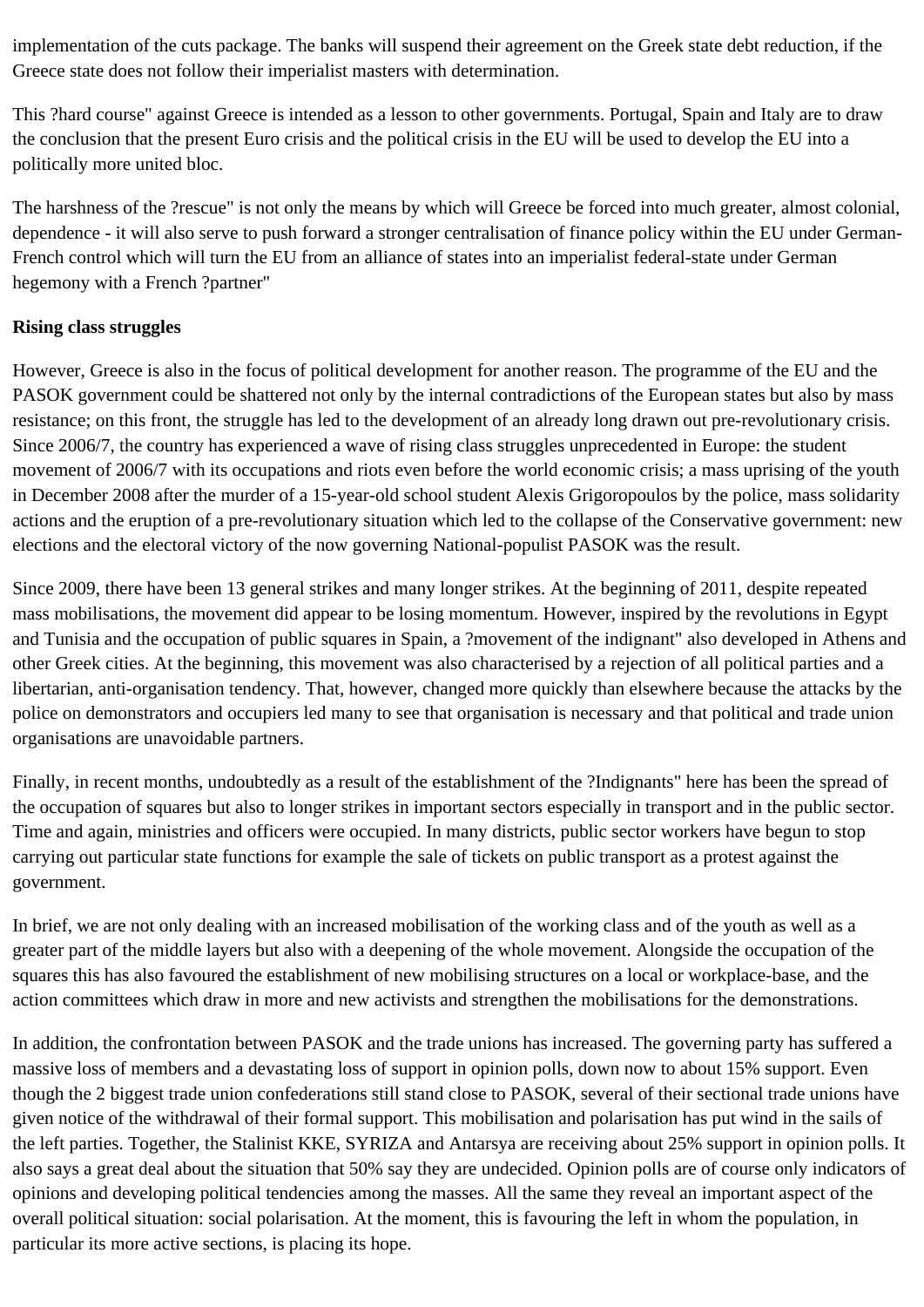The political centre, PASOK, is now in free fall and its decline will continue in the face of the current attacks. What is holding it together at all are 2 factors: on the one side the support of the troika which cannot see any effective alternative to PASOK government in order to ensure the implementation of its Dictates; and on the other that all the other bourgeois parties are fearful of having to take over the responsibility of government. The Right still has no immediate effective and viable alternative programme. Basically, the NEA also knows that the Greek bourgeoisie must undertake a general attack on the entire population but, above all, on the working class.

The current political polarisation cannot last forever or always favour the left; the impetus of the mass movement can only last for a limited time. Either it will be successful in resolving the crisis by revolutionary means, or a continual impoverishment of the masses and implementation of the cuts programmes will lead to the demoralisation of the population, confusion among the masses on the one side and as a result of increasing hopelessness to radicalisation and advance of the counterrevolution. This could take several forms: an authoritarian solution, the banning of strikes, a declaration of a state of emergency, a ?government of national unity" or a ?government of experts? or even the growth of the fascists.

Briefly, for Greece, now there is only the alternative between revolution and counterrevolution.

It is undoubtedly true at the moment that the government camp and the ruling class in Greece is on the political defensive. Nonetheless, there are massive obstacles in the way of a revolutionary solution. The greatest of these is the crisis of political leadership of the mass movement. It is scarcely possible to mobilise more people than have already been mobilised. Further, limited, general strikes will not change anything fundamentally. The government knows that, as do many demonstrators. As a result, practically the whole movement, practically all parties and currents of the left opposition, from anarchists to reformists in KKE and the majority of SYRIZA through to the leftist forces in the centrist organisations on the left wing of SYRIZA and above all Antarsya openly speak of the need to overthrow the government. More radical forces argue that an uprising must be undertaken. All this shows that everything is pointing towards a decisive test, the struggle for state power or the pre-revolutionary situation will become ?over-ripe" and begin to rot, like a fruit that is not harvested.

#### **For the generalisation and centralisation of the councils**

The district committees and the action committees in the factories that have been created in recent months must be generalised and built into workers' council structures as an alternative power to the state apparatus. It is not enough only to build more and more of these at the local level; it is absolutely necessary that they also be built on a countrywide level on the basis of direct democratic methods tof election and permanent recallability, it is a matter of creating a countrywide counter power.

For that, the demand for a countrywide Congress of delegates from the councils, the district and factory committees, from the schools and universities must be raised. Such a Congress must be convened as quickly as possible.

It must not only discuss and decide upon a programme for the overthrow of the government but also decide on what is to replace it. It is precisely here that the fundamental weaknesses of the Greek revolution in its present stage can be seen. The overthrow of the government, even the need for an uprising (even if no more precise than that) is on everyone's lips. What is missing is a clear perspective not only of how this government is to be overthrown but, above all, over what is to replace it.

## **Unlimited general strike!**

In our opinion, an unlimited general strike controlled and led by the action committees and strike committees and the embryonic councils must be pushed forward actively. This demand must not only be placed on the newly created committees but on all workers' organisations, the big trade unions ADADY and GSEE BC and ABC and the PAME which is close to the KKE and on the various parties which have their roots in the working class movement such as KKE, SYRIZA and Antarsya.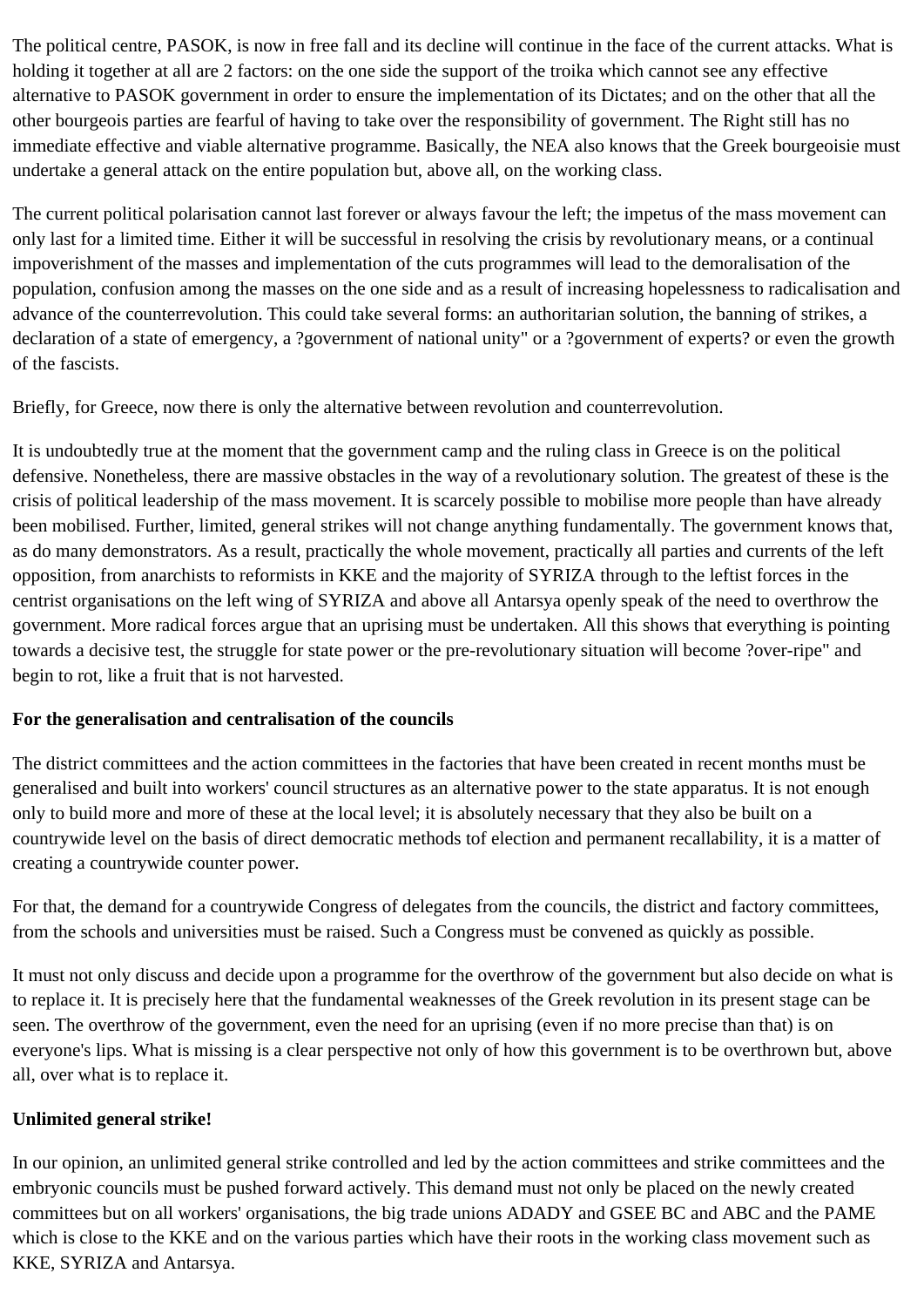Another, immediately important issue, essential for survival, is the building of self defence organisations for the movement, to defend strikes, demonstrations and occupations under their democratic control and able to coordinate the already existing stewards' organisations of the various left groups. As 20 October showed, without this there is always the threat that the activities of provocateurs or adventurers (such as sections of the anarchists) or even understandable but politically counter-productive individual actions, will disorganise the whole movement.

An unlimited general strike would, without doubt, post the question of power. It must, therefore, go alongside the building of defence organisations as the first seeds of a workers' militia and also with agitation in the Army and towards the forces of repression to not allow themselves to be used any more against the population, to refuse to carry out orders to attack strikers and demonstrators and to form soldiers' councils which stand on the side of the masses. A revolutionary rising, the struggle for power, must base itself on the support and political maturity of proletarian and semi-proletarian masses who understand the necessity of such a step and are therefore also prepared to defend it. It must also base itself on political agitation and clear political objectives.

#### **For a workers' government based on councils of resistance**

The General strike requires clear political objectives, a programme that will ensure that the cost of the crisis is no longer borne by the workers and peasants, the young and the old. It needs a programme that concentrates on the following points:

Cancellation of debts, stop the IMF EU dictates! Cancel the debts of the local governments!

Open books of all companies, all contracts and transactions of the bank and the state, progressive taxation of the rich and wealthy, an end to taxation of the masses!

Price control committees for food, housing et cetera in order to counter price rises and the introduction of a sliding scale of wages and welfare benefits!

For a minimum wage, minimum pension, free access to education, school, universities and health services!

Measures to defend the petty bourgeois farmers and fishermen from ruin, including cheap credit at the same time as securing the rights of workers in all firms which employ wage labour!

Expropriation of the banks without compensation and of the imperialist investors, big industry and the big landlords.

For a central bank under workers' control! For democratic planning of large-scale industry and a programme of public works under workers' control in order to get the economy back on its feet as well as distribution of work amongst all available workers in order to rid the world of the scourge of unemployment.

These measures, all of which point in the direction of a transition to a democratically planned economy, could only be implemented by a workers' government which is based on the organs of dual power which will break up the bourgeois state apparatus with its bureaucratic police and military repressive apparatus and replace it with council democracy and the workers' militia. The demand, to take the course of such an anti-capitalist workers' government must today be placed on all those left parties KKE, SYRIZA, Antarsya and the trade unions. The target of the revolution is to remove the power of the capitalist class and create a new social order in the interest of the great majority, those dependent on wages. It is also important to win the petty bourgeoisie who are threatened with destruction and to make it clear to them that only the working class can introduce a social order that can save them from ruin. Above all, however, it is necessary to bring together the working class as a whole behind such a program. Today, it is above all reformist and bureaucratic forces that exercise the most influence in the Greek workers' movement. Alongside the trade union bureaucracy, whose leaders even now are still hanging onto the governing party PASOK, this means above all the KKE and the SYRIZA.

The KKE is a Stalinist, reformist party which is taking an opportunist nationalist course and wants to know nothing